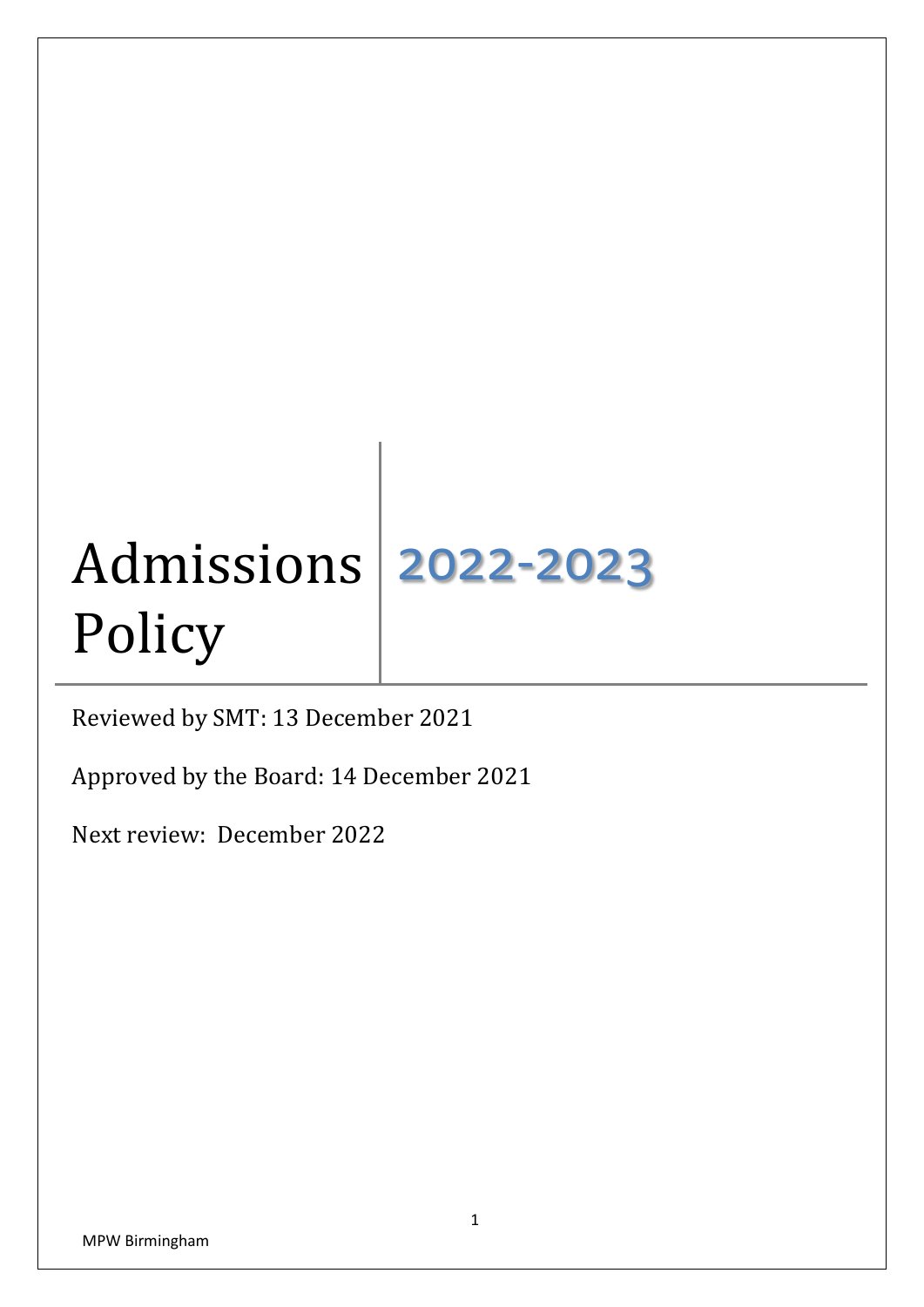### **Summary**

This policy concerns admissions to the college for GCSE, A level and International Foundation programmes of study. It does not cover extramural programmes of individual tuition or Oxbridge coaching. MPW selects on the basis of academic ability, previous educational record (including prior school references), entrance tests (if appropriate), performance at interview and assessment of special needs. No prospective student is offered a place at the college without attending an interview.

We welcome applicants from all backgrounds, irrespective of nationality, race, religion, gender, sexual orientation or disability. Human rights and freedoms are respected but must be balanced with the lawful needs of our college community and the rights and freedoms of others. Our capacity to deliver appropriate programmes for students with various kinds of disability (including special educational needs) are not allencompassing but we are always looking to develop them further.

There are size limits to the number of students that can currently be admitted to the college, to individual year groups (particularly at GCSE) and to individual classes, where there is an absolute maximum of nine students in any one group. The exception to this is the International Foundation course, NCUK, where the maximum class size is fourteen students for EAP lessons and twelve for other subjects. For students seeking admission close to one of our entry points, there may also be timetabling constraints imposed by the combination of subjects being sought, though for those applying in good time there are no such restrictions.

# **1 About the college**

- MPW is co-educational.
- The college is non-denominational.
- The maximum college roll is 260.
- The age range is normally 14-19, with natural entry points for pupils who have just completed Years 9, 10, 11, 12 or 13. The college also admits a small number of mature students each year.
- The GCSE school (Years 10 and 11) comprises approximately 15-20 students. Approximately 100 students are studying A levels with MPW over two-year courses. The remaining students are studying A levels with MPW over eighteen-month, one-year or following university foundation programmes.
- Our principal entry point is in September and there is a smaller entry in January. However, subject to place availability, students are also accepted at other times of the year as late joiners. Where possible, such late joiners are integrated into appropriate existing teaching groups and may receive supplementary tuition to facilitate the transition.

### **2 Aims of MPW's admissions process**

- To identify and admit students who will benefit from the academic provision available at the college.
- To ensure that prospective students understand, and are in sympathy with, the ethos and aims of the college.
- To provide educational advice leading to an academic programme tailored to each student's specific needs.
- To identify and recruit students who are keen to achieve academically and are prepared to work hard to achieve this goal.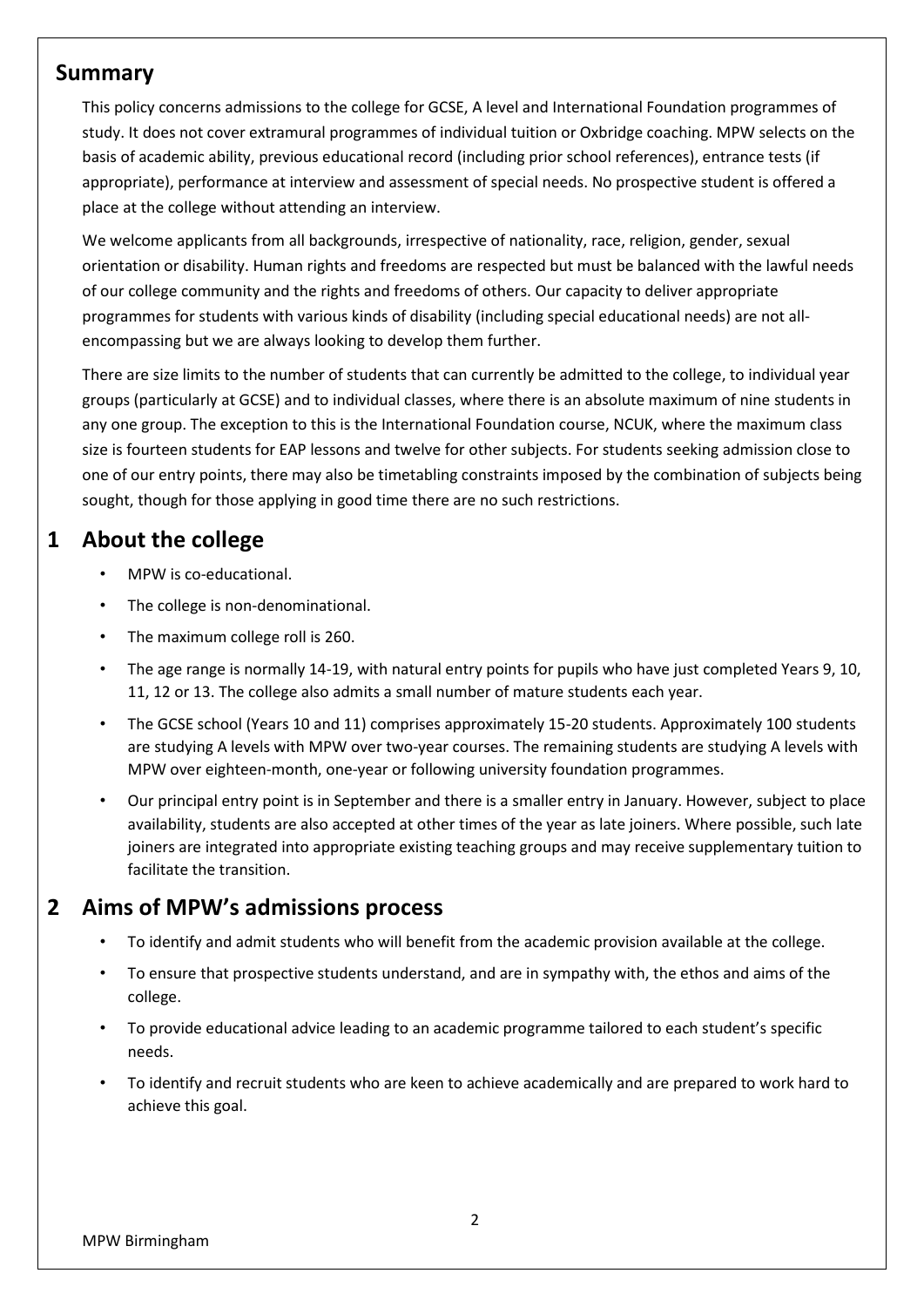### **3 Application procedure**

- Potential applicants receive a prospectus pack from reception, containing a college prospectus, course outlines and, if appropriate, materials specific to those students who may be considering applying to study Art, Medicine, Dentistry, Veterinary Science or Law at university or who wish to apply for entry to the universities of Oxford or Cambridge.
- If a student wishes to proceed to the next stage of the admissions process, an interview is arranged. Prospective students should usually be accompanied by a parent or guardian; this is an entry requirement for students aged under 16 at the start of the academic year.
- MPW organises Open Days throughout the year. Prospective students may attend an Open Day prior to or after interview. Open Days give prospective students and their parents or guardians the chance to meet senior colleagues and current students. Prospective students may also attend "taster days", when they sit in on lessons to experience first-hand what studying at MPW is like and, for prospective sixth-form students in particular, to get a flavour of what studying certain subjects involves.

The process preceding the offer of a place at the college has four elements:

- 1. Interview;
- 2. Assessment of performance in previous examinations; entrance assessments (for students where English is not their first language and some GCSE students);
- 3. A reference from the applicant's previous school(s) (or education provider); and
- 4. Assessment of special educational needs (if applicable) to determine any reasonable adjustments that are required.

#### **3.1 Interview**

The purposes of the interview are to:

- Explain the academic and extra-curricular provision available at the college;
- Assess the suitability of the student for their chosen course(s);
- Provide advice about careers and/or entry into Higher Education;
- Provide an opportunity for the student and parents/guardians to look around the college;
- Establish whether MPW can offer a suitable academic programme; and
- Answer any questions the student/parents may have about the college.

Interviews are conducted by senior members of staff and in many cases include input from the relevant Heads of Department.

#### **3.2 Assessment of performance in examinations and entrance tests**

- Prospective GCSE (Year 10 and 11) students may be required to sit a Mathematics and English Language entry test.
- Students whose first language is not English and who have not studied GCSE English Language usually sit a reading comprehension test (based on IELTS).
- Prospective A level students are normally expected to have achieved at least six GCSEs at grades 9 to 4 (A\* to C) or an equivalent qualification. Under certain circumstances we may require specific grades in certain subjects at GCSE where these subjects are to be continued at A level (especially in Mathematics and Modern Languages).
- Prospective NCUK students should be aged 17 before they start the course. The minimum IELTS score is 5.5, whilst for January entry it is 6.0. Students must also meet the minimum academic requirements set by NCUK. These requirements are country specific but are the equivalent to five C grades at GCSE.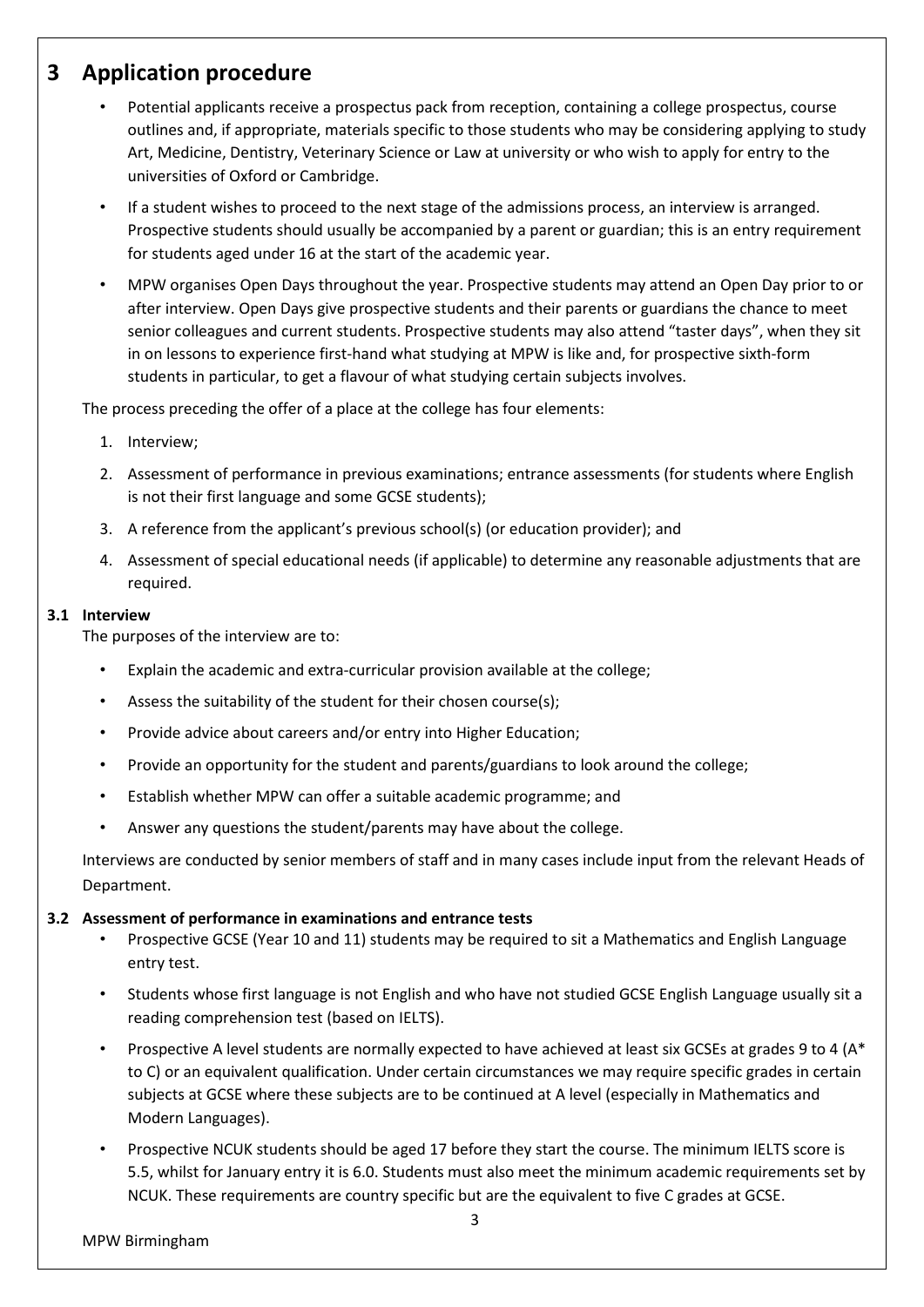#### **3.3 References**

- The offer of a place at the college is conditional upon a satisfactory reference being obtained from the previous school.
- Reference requests may include a pro-forma reference form, which requests information about safeguarding, academic ability, motivation and behaviour. We also request copies of recent sets of reports. In some cases, we also obtain telephone references from a senior teacher at the previous school.
- At certain times of year, particularly in the period mid-August to early September when a number of students are admitted, it is often not possible to obtain references in advance of a place being offered because many schools are closed. However, references are followed up as soon as is practicable and the college reserves the right to revoke an offer of a place should the reference contain relevant information which was not disclosed during the interview.

#### **3.4 Disability and special needs**

- MPW currently has limited facilities for the disabled. However, the college will do all that is reasonable to comply with its legal and moral responsibilities under the Equality Act 2010 and the SEN and Disability Code of Practice 2015 (relating to Part 3 of the Children and Families Act 2014), in order to accommodate the needs of applicants who have disabilities for which, with reasonable adjustments, the college can cater adequately. The college needs to be aware of any known disability or special educational need which may affect a student's ability to participate in the admissions procedure and take full advantage of the education provided at the college. Parents or guardians of a student who has any disability or special educational needs should provide the college with full details prior to or during the admissions process before accepting the offer of a place.
- Where appropriate, a special needs assessment is conducted by the Head of Learning Support. This member of staff will advise the interviewer on whether MPW has the facilities and expertise to accommodate a particular student and, if so, the nature of the academic support we would provide. If the student subsequently registers at the college, the Head of Learning Support will collate all relevant information from sources such as school references and educational psychologist/medical reports to produce an Individual Education Plan (IEP). If a disability or special educational need becomes apparent after admission, the college will consult with parents or guardians about reasonable adjustments that can be made to meet the student's needs.

# **4 Offer of a place and registration**

No student may be accepted until he or she has attended an interview at the college. After the interview, a letter will be sent to parents/guardians summarising our best educational advice and confirming whether or not we are able to make a formal offer of a place. If the college offers a place, the offer is to be considered unconditional unless stated otherwise in writing by the college. If a student under 18 years old attended the interview on their own, a further conversation or communication with a parent or guardian is required prior to registration.

When an offer is made, parents/guardians will be issued with the relevant registration forms. Once the registration forms are completed, returned and subsequently acknowledged by MPW, the enrolment process is deemed to be complete (the registration fee is part of the enrolment process though non-payment will not render the signed contract void; the signature is final). At this point, both the fee payer and the student become bound by the college's terms and conditions (see registration form and prospectus). Fees are due before the start of each academic term.

An offer of a place is valid only at the time that it is made. Applicants who decide to register after some delay are advised to check with the college that the place remains available.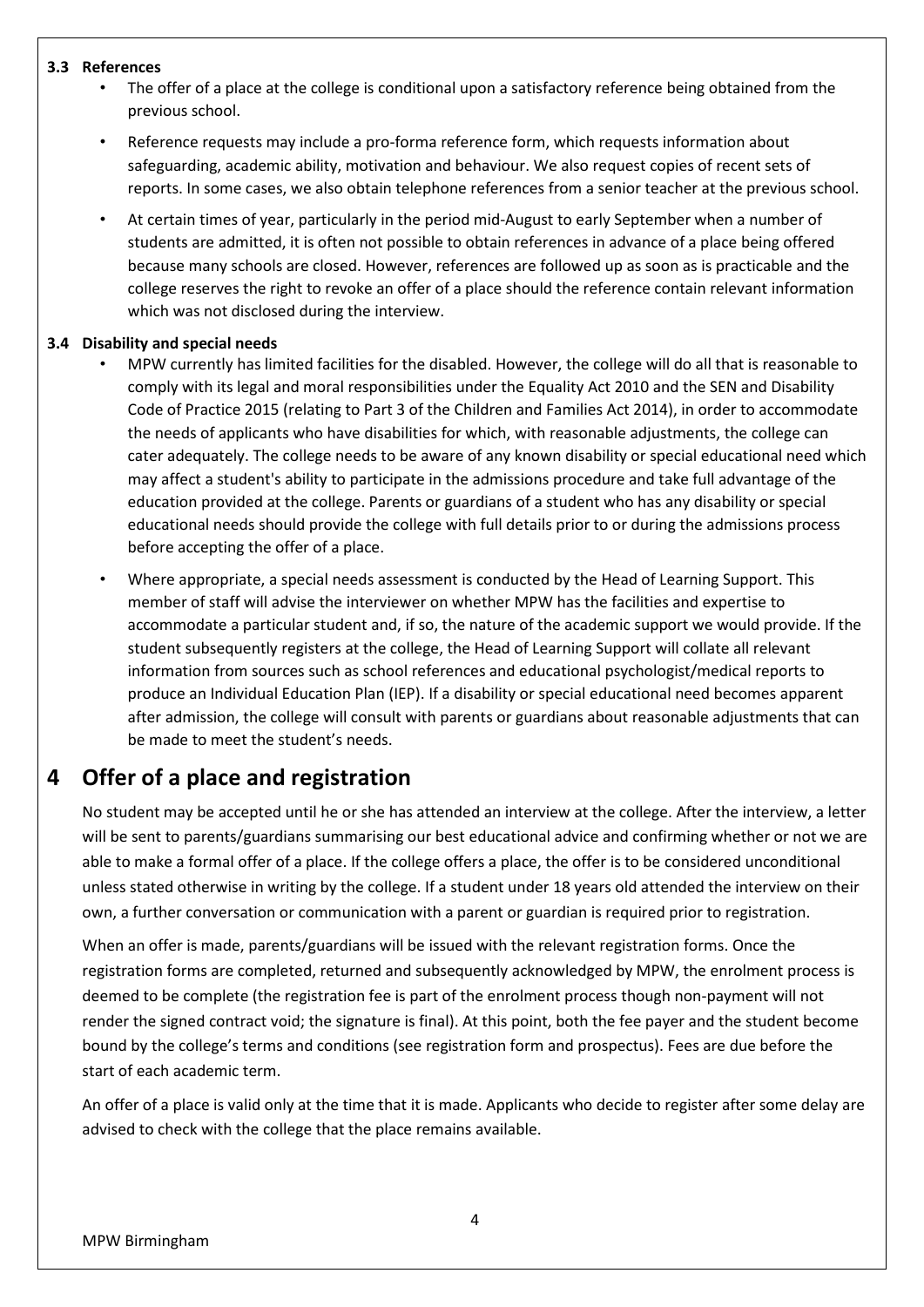Students are allowed, with the agreement of the interviewer, to adjust their academic programme, provided the college is notified of such changes in good time prior to the start of the proposed course and only if the college can provide for such changes.

# **5 Withdrawal of an offer of a place**

MPW reserves the right to withdraw the offer of a place under the following circumstances:

- 1. Information, including for example reference information, is received which has clearly been withheld at the interview stage which would have been a clear case for a place not to be offered.
- 2. The student arrives with an EHCP, Educational Psychologist report, safeguarding report or disability which was not previously declared and for which the college is unable to provide reasonable adjustments.
- 3. Non-payment of fees.

# **6 International admissions**

MPW welcomes applications from international students. About 25-30% of MPW's students have been educated previously outside the UK. It is not always possible for international students to attend interviews in Birmingham, so we work with the British Council and a network of carefully screened agents in organising a series of incountry presentations and interviews. As with UK-based international students, applicants are interviewed and assessed by a senior member of staff. Prospective students may also be interviewed via Skype, or another suitable video platform.

A visa will be required if the applicant does not hold a UK passport. EU and non-EU applicants will require a Student Visa to study on a course longer than 6 months. MPW has been awarded a Student Visa licence by the UKVI section of the Home Office and the college is therefore able to sponsor both Child Student and Student visa applications. A confirmation of acceptance for studies (CAS) will only be issued when, following a successful interview, satisfactory evidence of the following has been received:

- An English language qualification in line with the UKVI requirements;
- Transcripts of results/school reports (dated, stamped and signed);
- Passport (and Biometric card, where the student is in possession of one);
- A fully completed registration form and a tuition fee deposit if £8,000; and
- A parental consent letter (Child Student only).

Courses at MPW are taught in English. Students will need to meet the required academic criteria in order to be able to undertake these courses; specifically, they are expected to have reached a level equivalent to IELTS 5.5. Additional English language lessons, alongside those for their academic subjects, are compulsory for students until a Band 6.5 IELTS score is achieved. In cases where universities have made offers conditional on a lower IELTS Band, such as 6.0, students may be allowed to drop their IELTS classes, at the discretion of the VP (International) and with approval from the Principal. Conversely, where students need a Band higher than Band 6.5 in order to meet their university requirements, they may be asked to remain in their IELTS classes until they reach the required Band. Our advice is that students continue to attend IELTS classes until the end of their academic programme.

Further information about entry to the UK under the Student Visa Route can be found at the website [https://www.gov.uk/browse/visas-immigration/student-visas,](https://www.gov.uk/browse/visas-immigration/student-visas) where the most up-to-date procedures are explained.